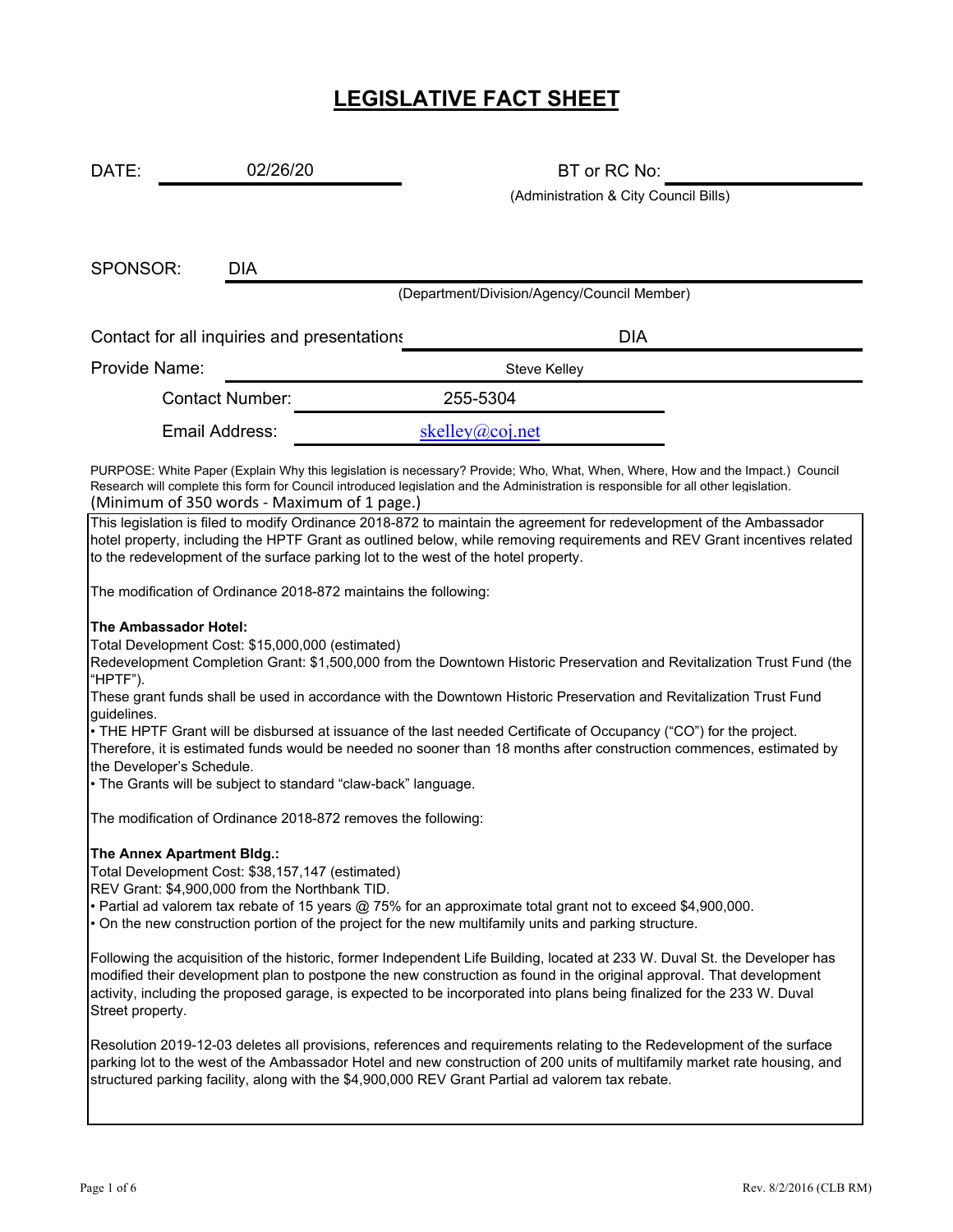## APPROPRIATION: Total Amount Appropriated: as follows:

List the source **name** and provide Object and Subobject Numbers for each category listed below:

(Name of Fund as it will appear in title of legislation)

| Name of Federal Funding Source(s): | From: | Amount: |
|------------------------------------|-------|---------|
|                                    | To:   | Amount: |
| Name of State Funding Source(s):   | From: | Amount: |
|                                    | To:   | Amount: |
| Name of City of Jacksonville       | From: | Amount: |
| Funding Source(s):                 | To:   | Amount: |
| Name of In-Kind Contribution(s):   | From: | Amount: |
|                                    | To:   | Amount: |
| Name & Number of Bond              | From: | Amount: |
| Account(s):                        | To:   | Amount: |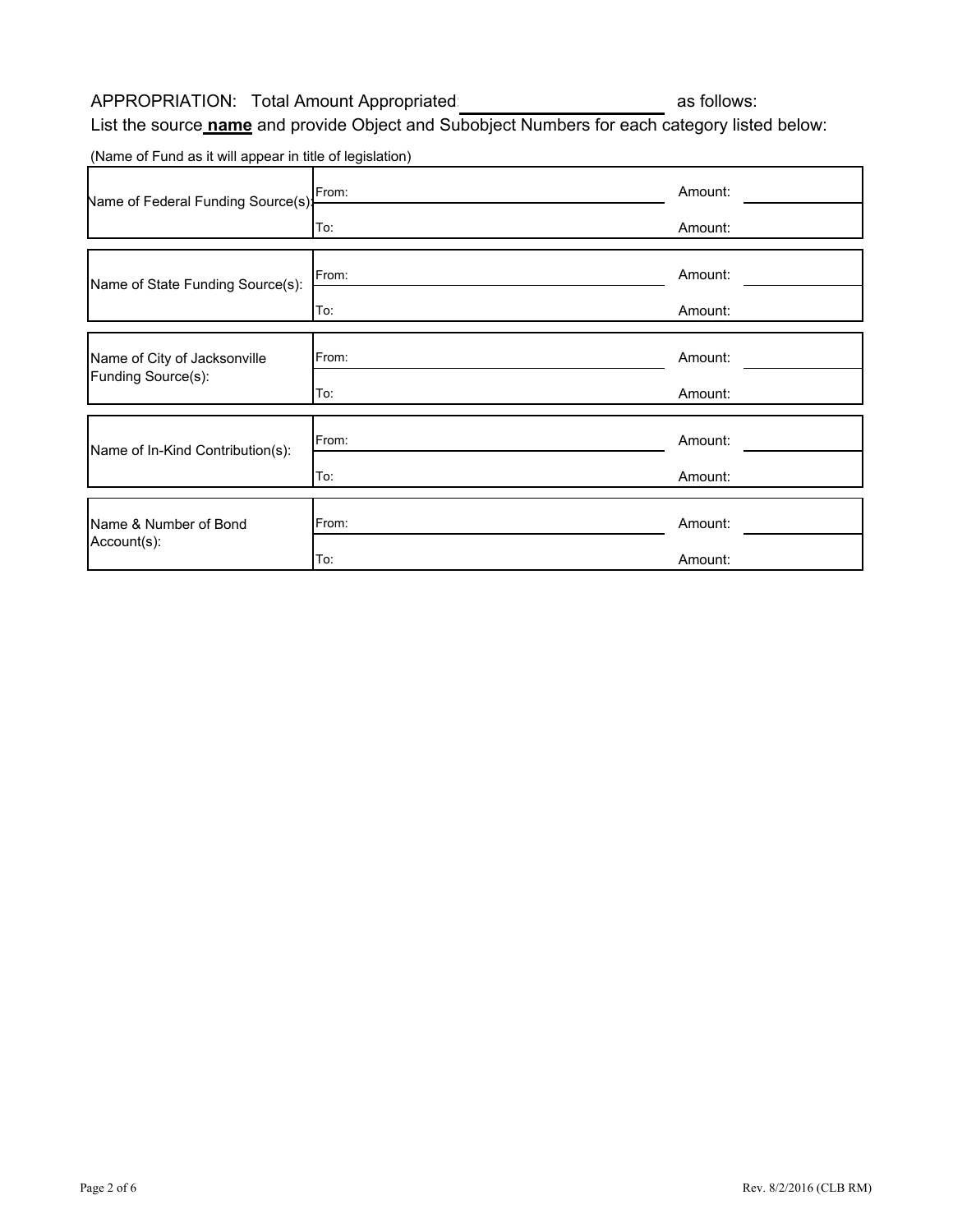#### PLAIN LANGUAGE OF APPROPRIATION / FINANCIAL IMPACT / OTHER:

Explain: Where are the funds coming from, going to, how will the funds be used? Does the funding require a match? Is the funding for a specific time frame? Will there be an ongoing maintenance? … and staffing obligation? Per Chapters 122 & 106 regarding funding of anticipated post-construction operation costs. 

(Minimum of 350 words ‐ Maximum of 1 page.)

The grant from the Downtown Revitalization and Historic Preservation Trust Fund (the "HPTF") in an amount up to \$1,500,000 for redevelopment of the Ambassador Hotel building, remains in effect from the approval originally provided. Funding of that grant will require further appropriation by the Jacksonville City Council and will be sought after construction commences and the time frame for actual completion can be determined.

ACTION ITEMS: Purpose / Check List. If "Yes" please provide detail by attaching justification, and code provisions for each.

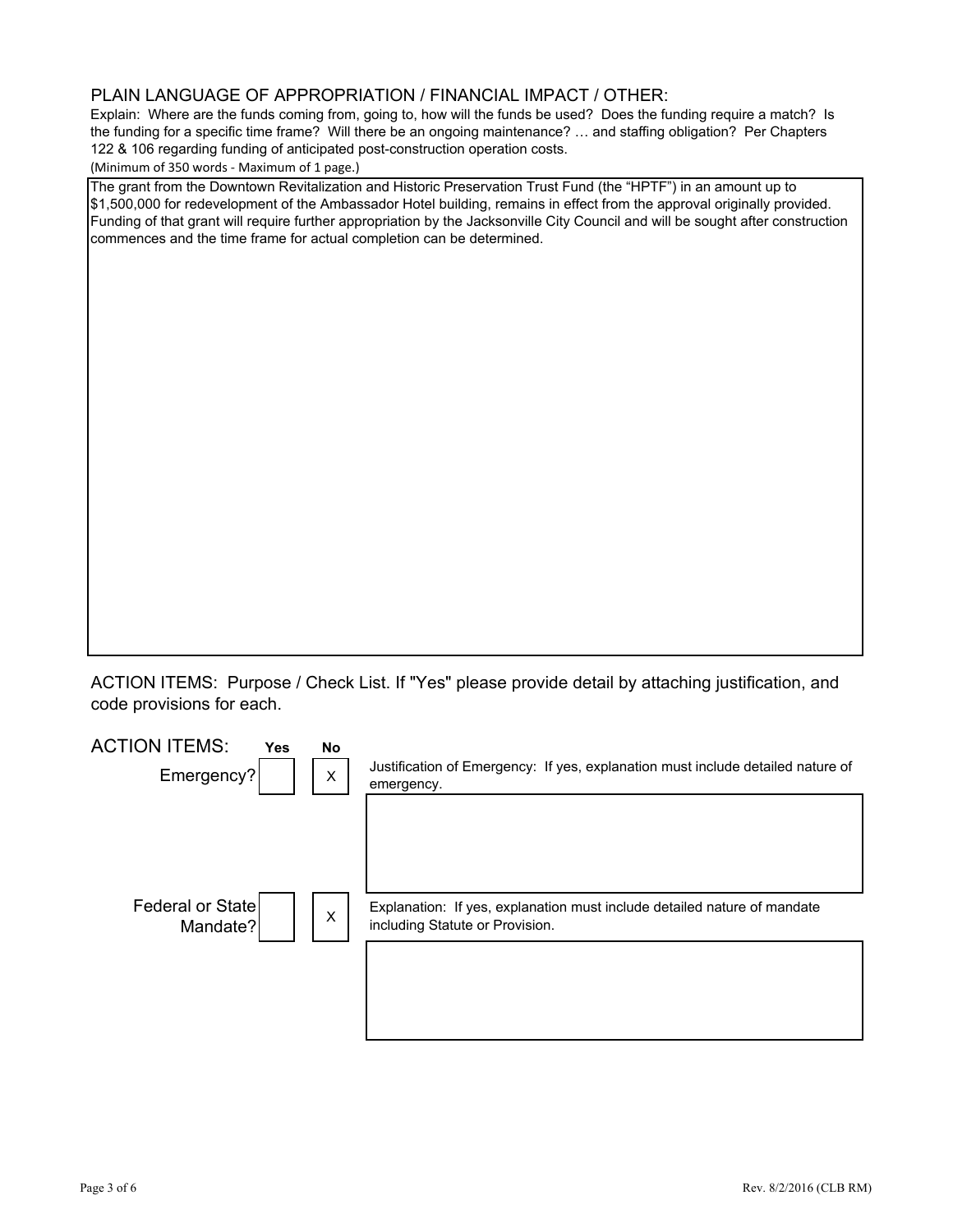

ACTION ITEMS CONTINUED: Purpose / Check List. If "Yes" please provide detail by attaching justification, and code provisions for each.

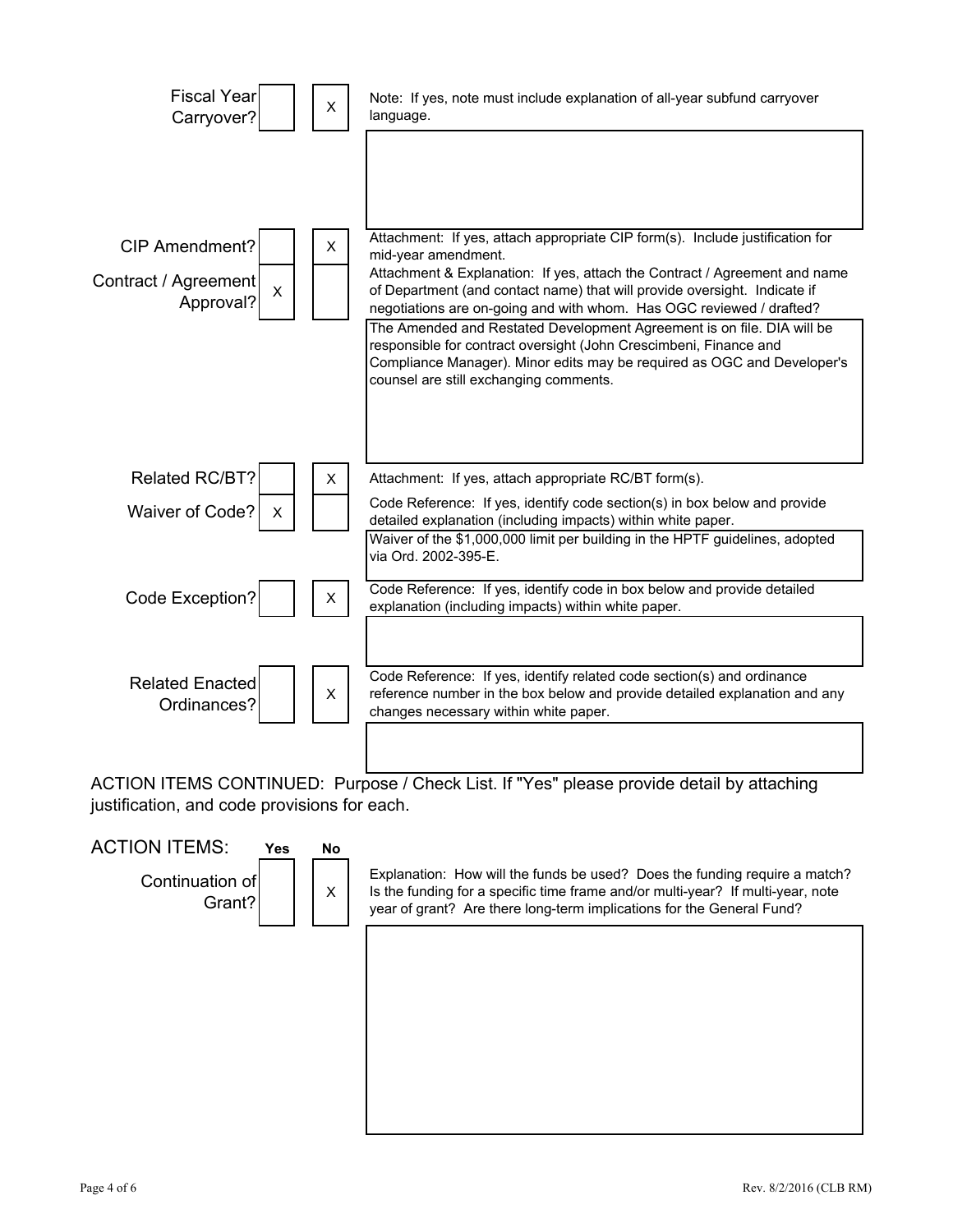Surplus Property<br>Certification? Attachment: If yes, attach appropriate form(s) Explanation: List agencies (including City Council I Auditor) to receive reports Reporting  $\begin{bmatrix} x \\ y \end{bmatrix}$ and frequency of reports, including when reports are due. Provide Requirements? Department (include contact name and telephone number) responsible for HPTF Grant for the Hotel redevelopment will only be disbursed after completion of the improvements, issuance of a Certificate of Occupancy. and the approval of the HPS of the Planning Dept. Division Chief. Date: (signature) 'U Prepared By Date: (signature